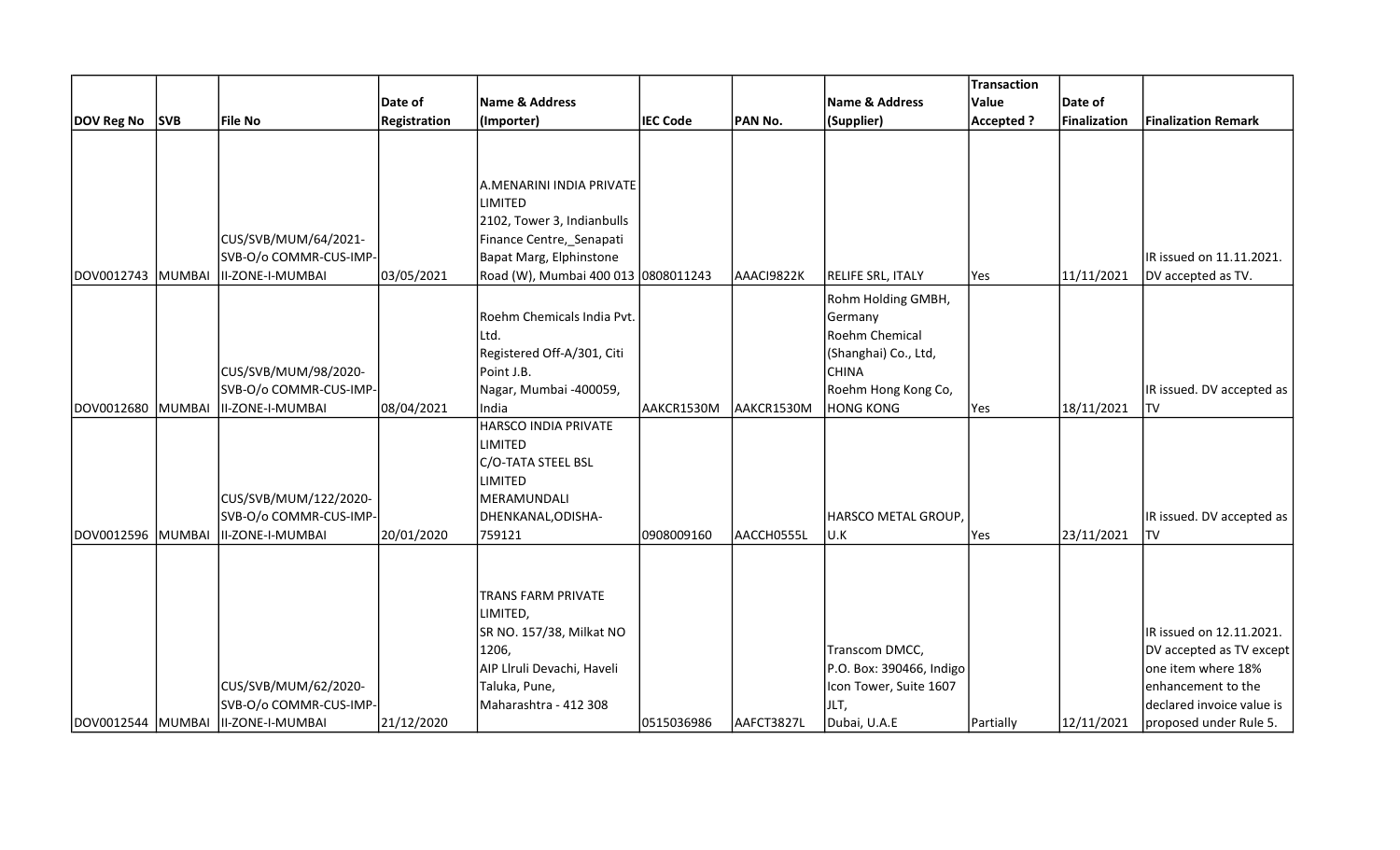| DOV0012539 MUMBAI | CUS/SVB/MUM/57/2020-<br>SVB-O/o COMMR-CUS-IMP-<br>II-ZONE-I-MUMBAI                   | 17/12/2020 | A.T.E. HUBER ENVIROTECH<br><b>PRIVATE LIMITED</b><br>CTS 689 A 19 2ND FLOOR<br>BRAGNATI, HO<br>USE VEERA DESAI RD<br>ANDHERI NEST<br>MUMBAI, MAHARASHTRA                                    | 0302068465 | AADCA5884GF<br>T001 | Huber SE<br><b>Industrial Park.</b><br>Erasbach, A 192334,<br><b>Berthing Germany</b>                                                                                                                                                                                                    | No  | 08/11/2021 | IR issued on 08.11.2021.<br>DV not accepted as TV.<br>EURO 1500 loaded as per<br>Rule 10(1)(e).                                                                                                                                                      |
|-------------------|--------------------------------------------------------------------------------------|------------|---------------------------------------------------------------------------------------------------------------------------------------------------------------------------------------------|------------|---------------------|------------------------------------------------------------------------------------------------------------------------------------------------------------------------------------------------------------------------------------------------------------------------------------------|-----|------------|------------------------------------------------------------------------------------------------------------------------------------------------------------------------------------------------------------------------------------------------------|
|                   |                                                                                      |            |                                                                                                                                                                                             |            |                     |                                                                                                                                                                                                                                                                                          |     |            |                                                                                                                                                                                                                                                      |
| DOV0012500 MUMBAI | CUS/SVB/MUM/26/2020-<br>SVB-O/o COMMR-CUS-IMP-<br>II-ZONE-I-MUMBAI                   | 13/11/2020 | M/s. MOONS' Intelligent<br>Motion System<br>India Pvt. Ltd., Office no.<br>908, 9thFloor,<br>Amar Business Park, Saner,<br>Tal: Haveli,<br>Pune, Maharashtra, INDIA                         | AANCM0818N | AANCM0818N          | M/S SHANGHAI MOONS<br>ELECTRIC CO. LTD.<br>,CHINA<br>M/S. SHANGHAI AMP &<br><b>MOONS AUTOMATION</b><br>CO. LTD, CHINA<br>M/S. SHANGHAI PBC &<br><b>MOONS' LINEAR</b><br>TECHNOLOGY CO., LTD,<br><b>CHINA</b><br>MIS. LIN ENGINEERING<br><b>USA</b><br>MIS. TECHNOSOFT SA,<br>Switzerland | No  | 17/11/2021 | IR issued. DV rejected<br>and redetermined.<br>Proposed to enhance the<br>value by 46% and the<br>particular value of<br>goods.(i.) Stepservo<br>motor to 25.59%, (ii)Step<br>motor to 66.91%, (iii)<br>Servodrive to 51.05%,<br>(iv)cable to 47.53% |
|                   | CUS/SVB/MUM/86/2020-<br>SVB-O/o COMMR-CUS-IMP-<br>DOV0012488 MUMBAI II-ZONE-I-MUMBAI | 12/11/2020 | LifeScan Medical Devices<br>India Private Limited<br>NPV House, D Wing,<br>Chanakya Mahavir, Nagar<br>Link Road, Kandivali<br>(West), Mumbai, Mumbai<br>City, Maharashtra, India,<br>400067 | AADCL7258F | AADCL7258F          | LifeScan Global - 20<br>Valley Stream Parkway,<br>Malvern, PA 19355                                                                                                                                                                                                                      | Yes | 12/11/2021 | IR issued on 12.11.2021.<br>DV accepted as TV.                                                                                                                                                                                                       |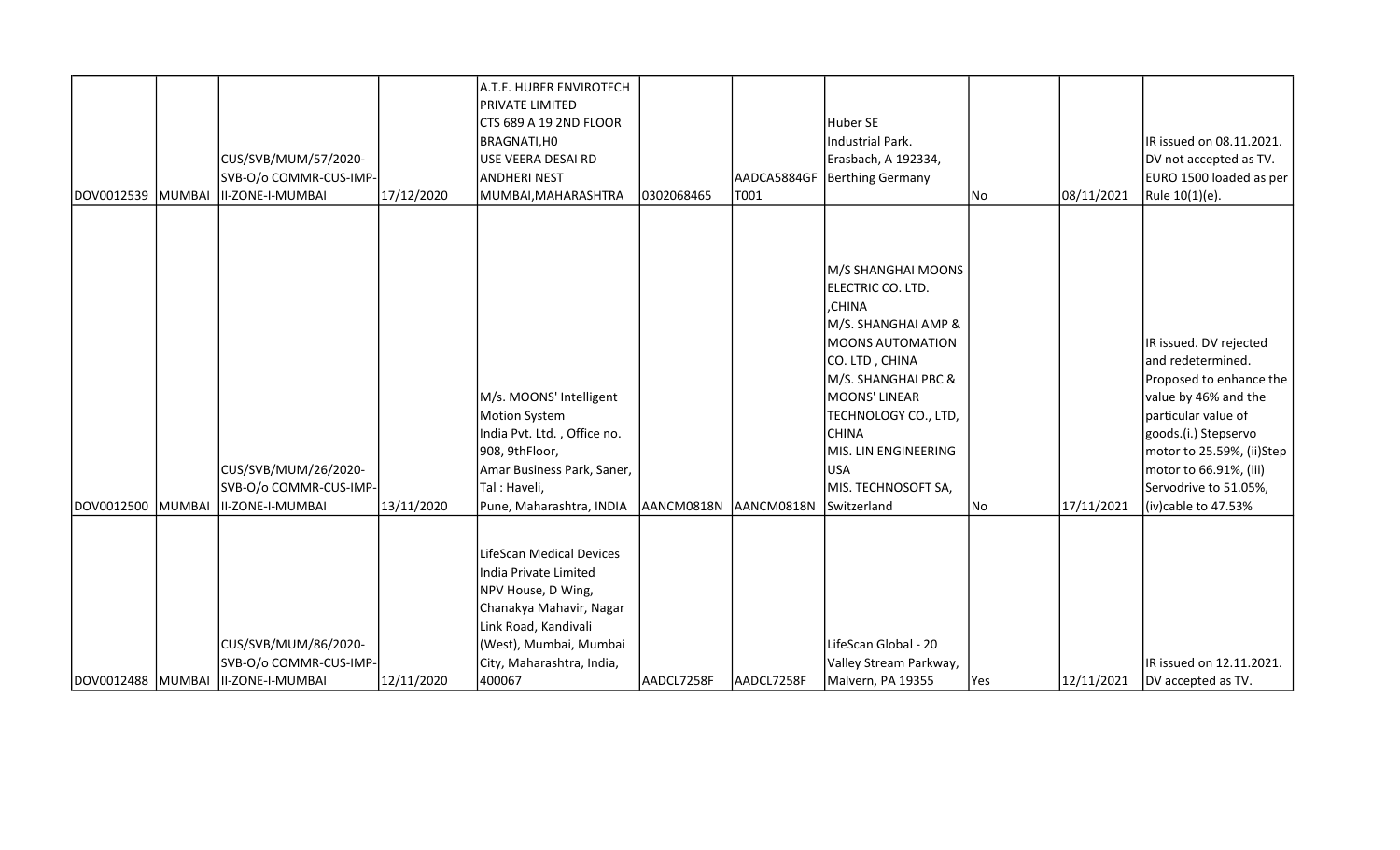|                         |        | CUS/SVB/MUM/90/2020-                  |            | ACE ENGINEERING<br><b>SOLUTIONS INDIA PRIVATE</b><br><b>LIMITED</b><br>PLOT NO PAP K 11, VILLAGE<br><b>KHALUMBRE CHAKAN</b><br>MIDC, PHASE 2 PUNE PUNE                                                 |                       |                       | <b>ACE CRANES &amp;</b><br><b>ENGINEERING FZ LLC,</b>                                                   |     |            |                                                |
|-------------------------|--------|---------------------------------------|------------|--------------------------------------------------------------------------------------------------------------------------------------------------------------------------------------------------------|-----------------------|-----------------------|---------------------------------------------------------------------------------------------------------|-----|------------|------------------------------------------------|
|                         |        | SVB-O/o COMMR-CUS-IMP-                |            | MAHARASHTRA                                                                                                                                                                                            |                       |                       | PO BOX 85652, RAKEZ,                                                                                    |     |            | IR issued. DV accepted as                      |
| DOV0012474              | MUMBAI | II-ZONE-I-MUMBAI                      | 12/11/2020 | 410501                                                                                                                                                                                                 | AARCA1013D            | AARCA1013D            | RAS AL KHAIMAH, U.A.E. Yes                                                                              |     | 25/11/2021 | <b>TV</b>                                      |
|                         |        | S/9-35 SVB/2019-20 NCH                |            | Molecular Products Group<br>India Pvt. Ltd<br>Alpha 2, 2nd Floor,<br>Hiranandani Gardens                                                                                                               |                       |                       | Molecular Products Ltd.<br>Parkway, Harlow<br><b>Business Paark, Essex</b><br><b>CM 195FR</b>           |     |            | IR issued on 02.11.2021.                       |
| DOV0011944              | MUMBAI | <b>MUM</b>                            | 14/06/2019 | Powai, Mumbai- 400 076                                                                                                                                                                                 | 0316900982            | AAKCM1170E            | United Kingdom                                                                                          | Yes | 02/11/2021 | DV accepted as TV.                             |
| DOV0011907              | MUMBAI | S/9-13 SVB/2019-20 NCH<br>MUM         | 13/05/2019 | ACCO Brands India Pvt Ltd<br>Plot 36 Ground flr, Irani<br>Building, Balaram Street,<br>Grand Road East, Mumbai<br>400007                                                                               | AARCA2834J            | AARCA2834J            | <b>ACCO Brands Asia Pte</b><br>ltd<br>5A, toh Guan Road East<br>#06-03<br>Singapore 608830              | Yes | 02/11/2021 | IR issued on 02.11.2021.<br>DV accepted as TV. |
| DOV0011690 MUMBAI       |        | S/9-137 SVB/2018-19 NCH<br><b>MUM</b> | 19/12/2018 | Shakti Pumps(India) Ltd<br>226, Shastri Market,<br>Indore, Madhya Pradesh-<br>452 007                                                                                                                  | 1195002491 AAECS5027L |                       | Shakti Pumps (Shanghai)<br>Ltd<br>Suite 137 Floor No 45,<br>Feila Roa D Shanghai<br>FTZ Shanghai, China | Yes | 23/11/2021 | IR issued. DV accepted as<br>TV                |
| DOV0010741  MUMBAI  MUM |        | S/9-99 SVB/2017 NCH                   | 26/07/2017 | Ceres Biosystems India Pvt<br>Ltd. Formerly Known as N-<br>Viro fertilizer India Pvt Ltd.<br>Bharat Baug, Near Ranoli<br>Crossing, Opp Topi Hotel,<br>At and Po-Dashrath,<br>Vadadara-391740. Gujarat. |                       | 3413007653 AACEN3076E | N Viro Systems Canada<br>LP 229 Niagara Street<br>Toranto Onitrio Canada.   Yes                         |     | 25/11/2021 | IR issued. DV accepted as<br>ITV.              |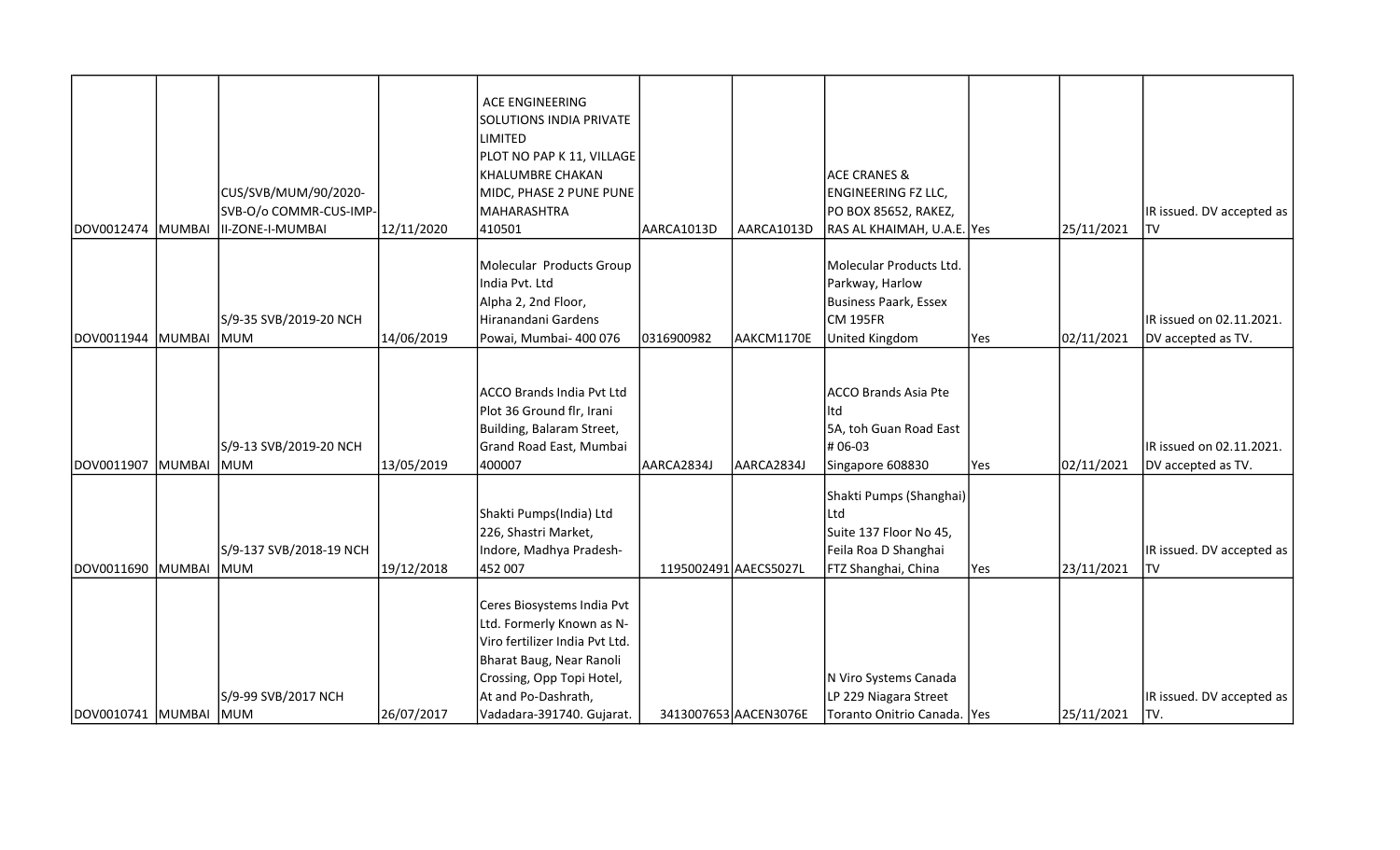|  |                                                                                   |                          | <b>TES transformer Electro</b><br>Service Asia Pvt. Ltd., 6th<br>floor Pentagon P-2,<br>Magarpatta City, Hadapsar                              |                          |                          | <b>TES Transformer Electro</b><br>Service SRL VIA SERIOLA, |                         |                          | IR issued. DV accepted as                                                                                                                                                   |
|--|-----------------------------------------------------------------------------------|--------------------------|------------------------------------------------------------------------------------------------------------------------------------------------|--------------------------|--------------------------|------------------------------------------------------------|-------------------------|--------------------------|-----------------------------------------------------------------------------------------------------------------------------------------------------------------------------|
|  | DOV0010315 MUMBAI S/9-126 GATT/2016 GVC                                           | 18/11/2016               | Pune-411013                                                                                                                                    |                          | 3115020945 AAFCT1886R    | <b>ITALY</b>                                               | Yes                     | 26/11/2021               | <b>TV</b>                                                                                                                                                                   |
|  |                                                                                   |                          | Diam Display India Pvt. Ltd.,<br>Madhukarsheth Satav<br>Industrial Estate, GAT No .-<br>377/1, Kharabwadi, Chakan-<br>Talegaon road, Chakan,   |                          |                          | Diam Tunisia, Sousse                                       |                         |                          | IR issued. DV accepted as                                                                                                                                                   |
|  | DOV0010269 MUMBAI S/9-111 GATT/2016 GVC                                           | 20/10/2016               | Pune-410501                                                                                                                                    | 0315014407               | AAFCD1865N               | Tunisie, Tunisia                                           | Yes                     | 22/11/2021               | <b>TV</b>                                                                                                                                                                   |
|  |                                                                                   |                          | M/s Biologic Sciences<br>Instruments Pvt. Ltd., 304,<br>Orion Business Park, Near<br>to Cine Wonder, G. B. Road,<br>Manpada, Thane West -      |                          |                          | M/s Biologic SAS, 1, Rue,<br>De Europe, F - 38640,         |                         |                          | IR issued on 12.11.2021.<br>DV accepted as TV except<br>B/E No. 4441081 dtd.<br>28.06.2021 shall be<br>rejected u/r 12 and the<br>value shall be re-<br>determined u/r 4 by |
|  | DOV0009836 MUMBAI S/9-271 GATT/2015 GVC<br>DOV0009539 MUMBAI S/9-82 GATT/2015 GVC | 12/10/2015<br>09/04/2015 | 400 607<br>M/s Sujan Cooper Standard<br>AVS Pvt. Ltd., 77, Mistri<br>Industrial Complex, MIDC<br>Cross Road, Andheri East,<br>Mumbai - 400 093 | 0311062954<br>0308062841 | AADCB9751F<br>AAMCS2867C | Claix, France<br>M/s Cooper Standard,<br>France            | Partially<br><b>Yes</b> | 12/11/2021<br>26/11/2021 | enhancing DV to 42%.<br>IR issued. DV accepted as<br><b>TV</b>                                                                                                              |